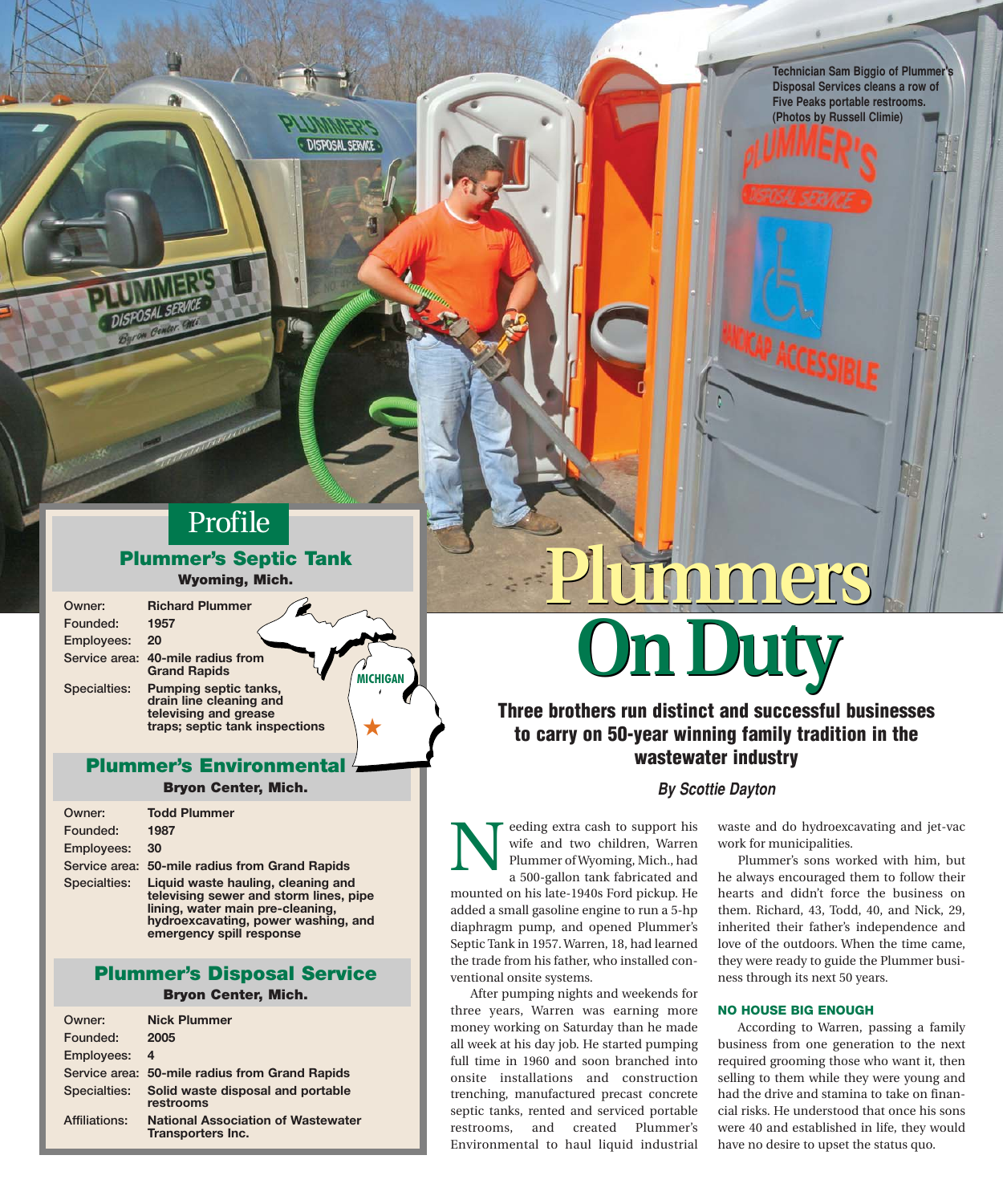#### "ONCE I DECIDED TO STOP INSTALLING AND TRENCHING IN 1998 AND FOCUS ON SERVICE WORK, IT WAS LIKE GETTING A SACK OF POTATOES OFF MY BACK. KEEPING THE VARIOUS DIVISIONS UNDER CONTROL WAS ALMOST TOO MUCH."

#### Richard Plummer

"Dad's motto was, 'No house is big enough for two families,'" says Richard. "Once we were married with kids of our own, we wanted our independence." When the eldest son offered to buy a portion of the family business, Warren sold him Plummer's Septic Tank in 1994. They also agreed to sell the portable sanitation division with its 600 units from Olympia Fiberglass Industries Inc. to someone outside the family.

"I was 31, and Dad said that if I needed something, call; otherwise, I was on my own," says Richard. "He stayed away so our employees wouldn't wonder to whom they should listen."

Consequently, Plummer's Environmental became a separate entity, moving to a new shop in Byron Center 10 miles away. Warren, his wife, Marlene, and Todd were partners, with Todd running the daily operations. In 1990, they had built a pretreatment system to handle oil, wastewater, car wash waste, and all industrial and municipal waste. When Warren died seven years later, Todd, age 30, bought the business.

For 40 years, Plummer's Septic had two and three crews installing onsite systems, manufacturing precast tanks, and trenching. Then, in 1996, dealers began leasing excavating equipment with no money down. So many people jumped into excavation that prices plummeted.

Meanwhile, Richard was attending seminars conducted by Frank Blau, a plumbing authority on business management. His message — that business owners must know what their costs are and charge



accordingly — convinced Richard to cost account everything. The numbers showed that for the last two years, trenching and installation work had generated only enough to pay salaries and invoices. All the profit came from service work.

"I had to make some tough choices," said Richard. "Once I decided to stop installing and trenching in 1998 and focus on service work, it was like getting a sack of potatoes off my back. Keeping the various divisions under control was almost too much."

This wasn't the first time the company faced difficulties. The economic depression of the early 1970s forced 24 building contractors into bankruptcy. The lost income hit Plummer's Septic hard. A second recession in

the early 1980s drove more builders out of business. It was a wicked onetwo punch.

"It was rough,"

says Richard, who joined the business full time after graduating from high school in 1981. "Dad kept five of his 25 employees, and we worked 90 hours a week. He didn't spend any money, because Dad prided himself on always paying his bills." The lean years taught Warren's sons to tough it out and, like their father, honor their word.

#### WE ARE YOUR SOLUTION

Focusing strictly on service work, Richard enlarged his client base to include septic tank-related issues for real estate agents, including onsite inspections. Today, his customers are 70 percent residential and 30 percent commercial, mainly restaurants and

Pictured (from left), Nick, Richard and Todd Plummer carry on the family tradition of quality service started by their father, Warren Plummer.



food services, such as bakeries. Plummer's Septic services a 40-mile radius from Grand Rapids, but grease trap work is statewide. All 20 employees reflect the company's motto: We are proud of our W.A.Y.S., or We Are Your Solution.

The original three, homemade pumper trucks have increased to 13. The majority are Kenworth T800 trucks with 4,000-gallon aluminum tanks. Richard also has two sewer cleaning vans pulling trailer jetters. The family prefers Kenworth chassis and buys most vehicles from Jack Doheny Supplies. The entire fleet is painted Inca Gold, a pale yellow color Warren created in 1957. Vehicles are trimmed in white with forest green lettering. Company logos are similar.

One advantage Richard sees in doing just service work is that two or three customers can't knock the business for a financial loop. "We do a whole lot of \$200 or \$300 jobs," he says. "Of course, we want to be paid, but if some customers don't, I won't break into a cold sweat."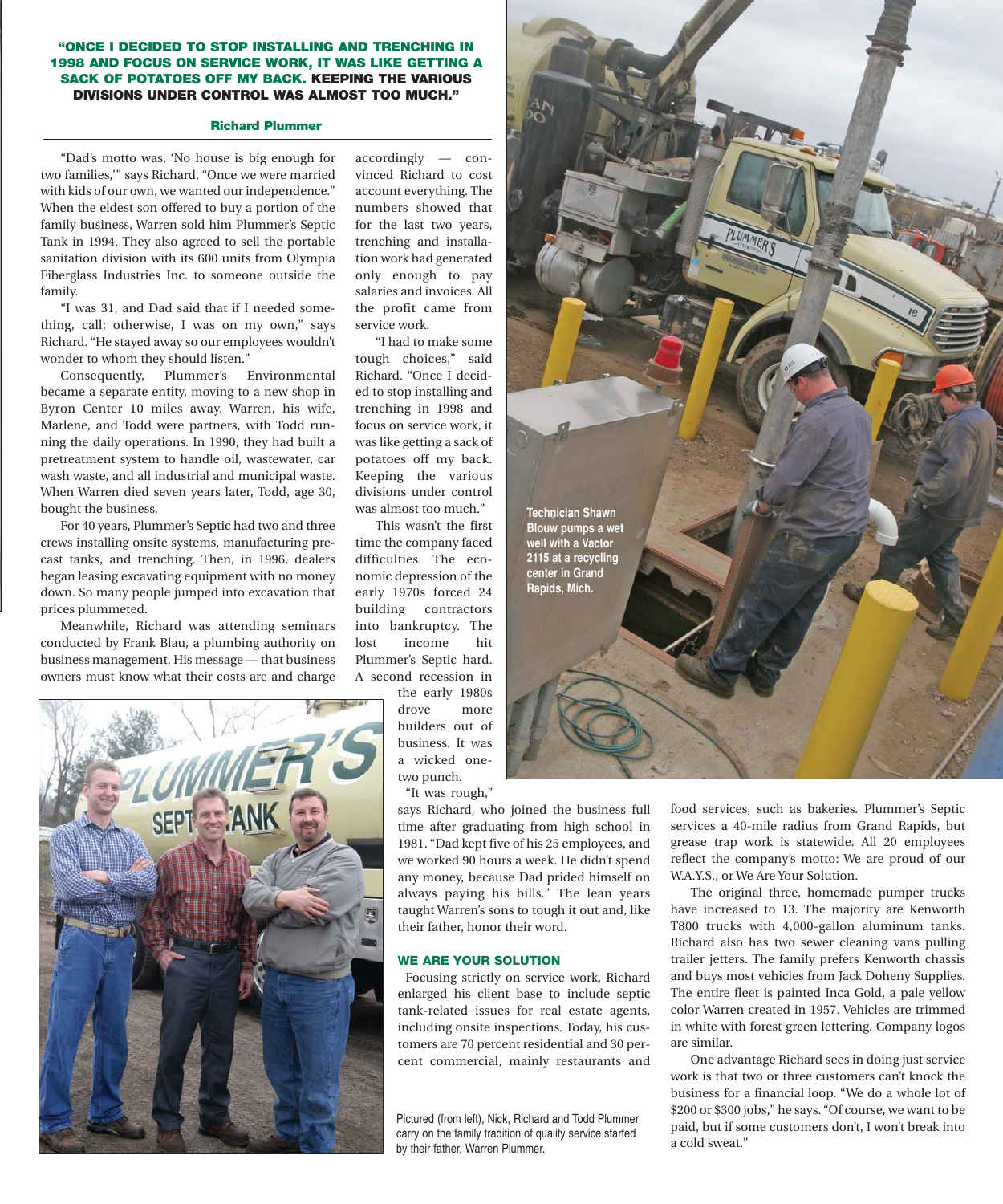

occurred in 1996 when the family built a 10,000 square-foot pretreatment facility on its five acres. "We were running out of agricultural fields to landapply septage, and found that we couldn't meet EPA (U.S. Environmental Protection Agency) requirements on a daily basis," Richard says. "It was time to do something different."

Richard envisions the day when Plummer's Septic branches into additional locations. He already has a similar venture in Texas, and has purchased a septic tank service company in Ionia, Mich. "Having businesses in more than one location is a learning experience for me," he says. "My partners run the daily operations, which are doing well."

In the mid-1980s, Michigan Department of Environmental Quality regulations changed, forbidding septic waste haulers from transporting industrial waste, and requiring those who did to be licensed. Warren, seeing an opportunity to grow, bought a 1987 Dominator 440-cfm/27-inches Hg vacuum truck with O'Brien jetter from Keith Huber Inc. for industrial waste hauling, and a 1986 GMC Vactor 810 hydroexcavator from Jack Doheny Supplies for municipal work. Plummer's Environmental opened in 1987 and was a success, as



few other pumpers chose to diversify.

Today, the company has 30 trucks, including six semi-tankers, six Vactor hydroexcavators, and four trailer jetters from Jack Doheny. Its 30 employees do pipe and lateral cleaning and televising, cured-inplace pipe lining, water main pre-cleaning, hydroexcavating, power washing, and emergency spill cleanup.

#### CLOSING THE CIRCLE

In 1997, youngest son, Nick, enrolled in college to become a police officer, then Warren fell ill and the brothers needed help. Returning home, Nick saw the family business in a different light. He spent most of his time running a vacuum truck, answering phones, and traveling statewide to expand grease trap service sales.

By 2005, Nick was married and ready to move

forward. He wanted something that would complete the service circle, where he could help Richard and Todd find work and vice versa. "Being part of what Dad created meant a lot to me," says Nick.

One byproduct of the pretreatment facility's dewatering process is biosolids stored in roll-off containers. Nick offered to buy them and the 1992 Mack tri-axle truck with

Todd Plummer (left) and Kevin Drent pump a 500-gallon car wash pit.

## In Search of a disposal solution

When Richard Plummer of Plummer's Septic Tank Inc. in Wyoming, Mich., went to public meetings in the mid-1990s, people screamed that he would contaminate their well water and pollute the soil for generations if he land-applied septage. Periodically, he'd receive letters about the environmental havoc septic companies supposedly were causing. Plummer called the writers, asking permission to visit and explain the operation, and show them some data and soil samples.

"The conclusion was always the same," he says. "They blew up and hung up. No scientific evidence was going to change what they believed in their hearts." Employees injected septage only between 8 a.m. and 4 p.m., and never on the weekends so as not to upset the neighbors. Plummer's Septic has never had a violation.

At the same time, the Michigan Department of Environmental Quality began regulating how many gallons of septage haulers could apply to a field, while the hunt for additional land became tougher. Seeing the handwriting on the wall, Plummer went to the environmental agency to learn the requirements for building and operating a private wastewater treatment plant.

In 1996, Plummer's Septic built a 10,000-square foot treatment facility. Trucks discharge into a grit chamber that holds back sand and grit. The sewage is screened to remove foreign matter. It then enters the initial 30,000-gallon receiving tank, flows into one of six interconnected 30,000-gallon holding tanks, and is dewatered in a belt press. The water is discharged into the city's sanitary sewer. The biosolids are stored in roll-off containers and hauled to a landfill.

"Our facility has ample capacity to unload four trucks simultaneously and get them back on the road," says Plummer. The facility also accepts waste from five other area pumpers.

cable hoist that transported the containers to the landfill. Richard sold them and, with the purchase of six new roll-off containers from Wastequip, Plummer's Disposal Service was born. Nick stores his equipment at both shops, but he and his three employees work out of Plummer's Environmental.

To find customers, Nick visited construction sites, schools, parks, recreation areas, and rental shops and handed out business cards, pocket knives and T-shirts. "I can't express enough how wellknown and respected the Plummer name is," he says. "People didn't care that we had become three separate businesses. They just wanted a job done correctly and efficiently. Our proof of performance is that some of these companies were my dad's original customers."

Requests for 10- to 40-yard containers rolled in so fast that Nick placed a new order with Wastequip almost every month. As he delivered them to construction sites, he noticed that each location had portable sanitation. Nick thought, why not make it a package deal and offer two services with one phone number and invoice?

Before biting the bullet, he conferred with Richard and Todd, who spent their teen years clean-